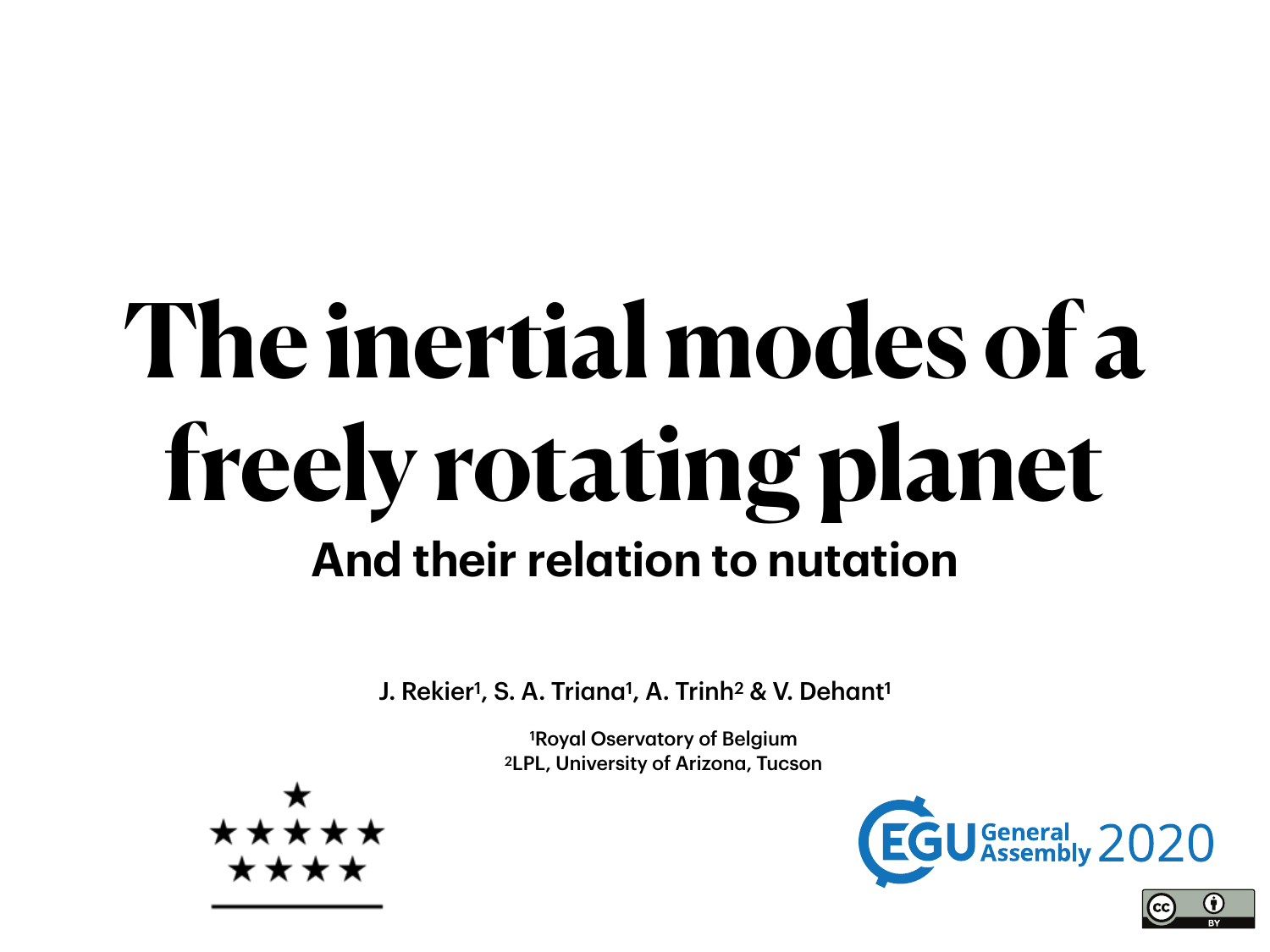

## **Motivation**

- Inertial modes of a planet in a steady (or otherwise prescribed) state of rotation are well-known from **fluid dynamics studies**
- In **geodesy**, the theoretical description of the free nutations of the Earth is based on a simple inviscid flow in the core
- Can we make the two approach **talk to each other** ?



Dynamical flattening parameters

$$
\alpha_f = \frac{a^2 + b^2 - 2c^2}{a^2 + b^2 + 2c^2}
$$

$$
\beta_f = \frac{a^2 - b^2}{a^2 + b^2 + 2c^2}
$$

And analogous for the whole planet: *α*, *β*

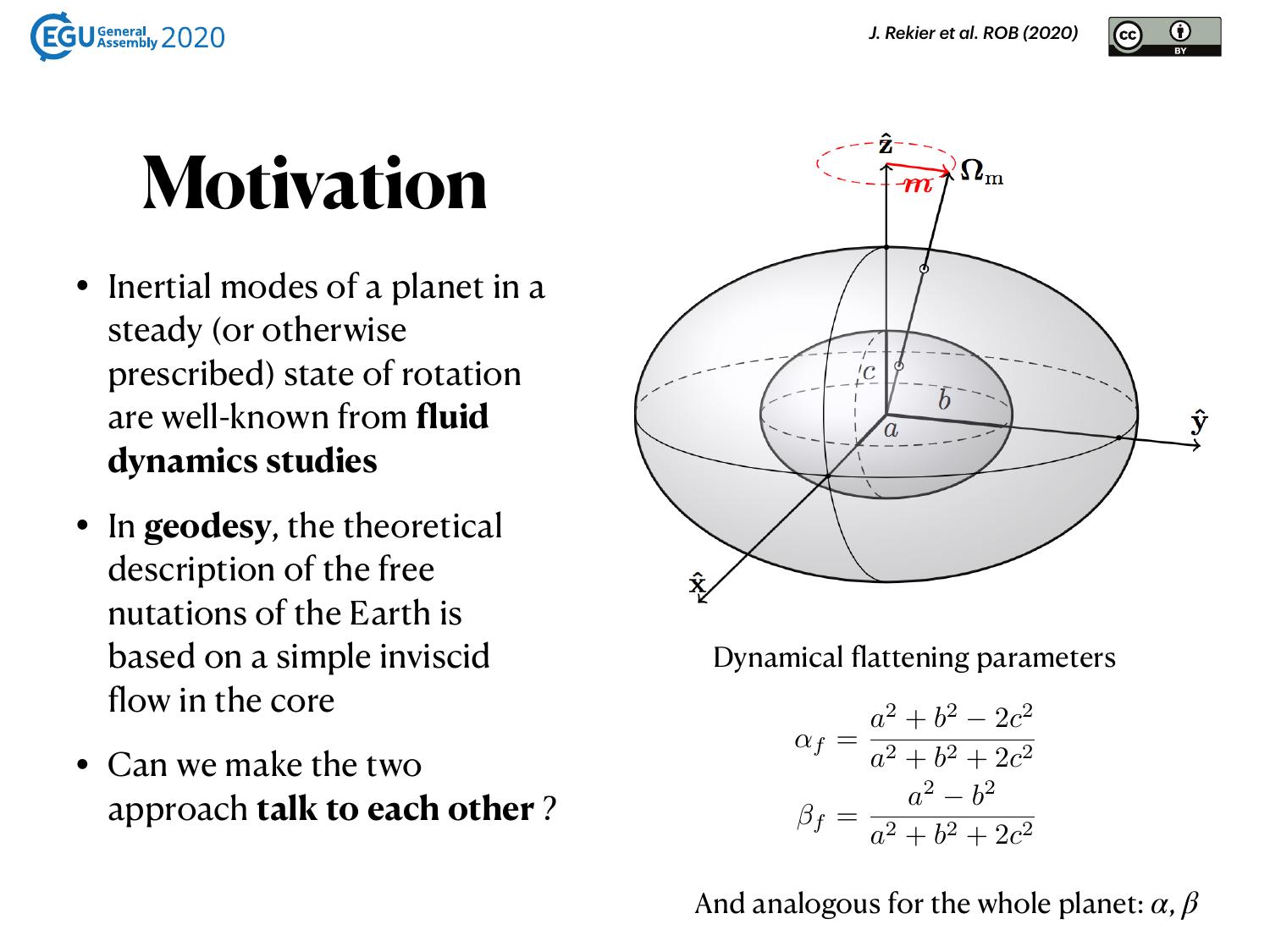



### **Coupled Core and Mantle Analytical solution**

- Simple two-layer model : **perfectly rigid mantle** + **inviscid fluid core**, both **ellipsoidal**
- Liouville eq. for the mantle  $(d.o.f: m^x, m^y) + Eq.$  of vorticity for the core  $(d.o.f: m_f^x, m_f^y)$
- Correct **to all orders in the ellipticity**
- Different to traditional *inertial torque approximation* based on Liouville eq. for the fluid



Core only : Spin-over mode (SO)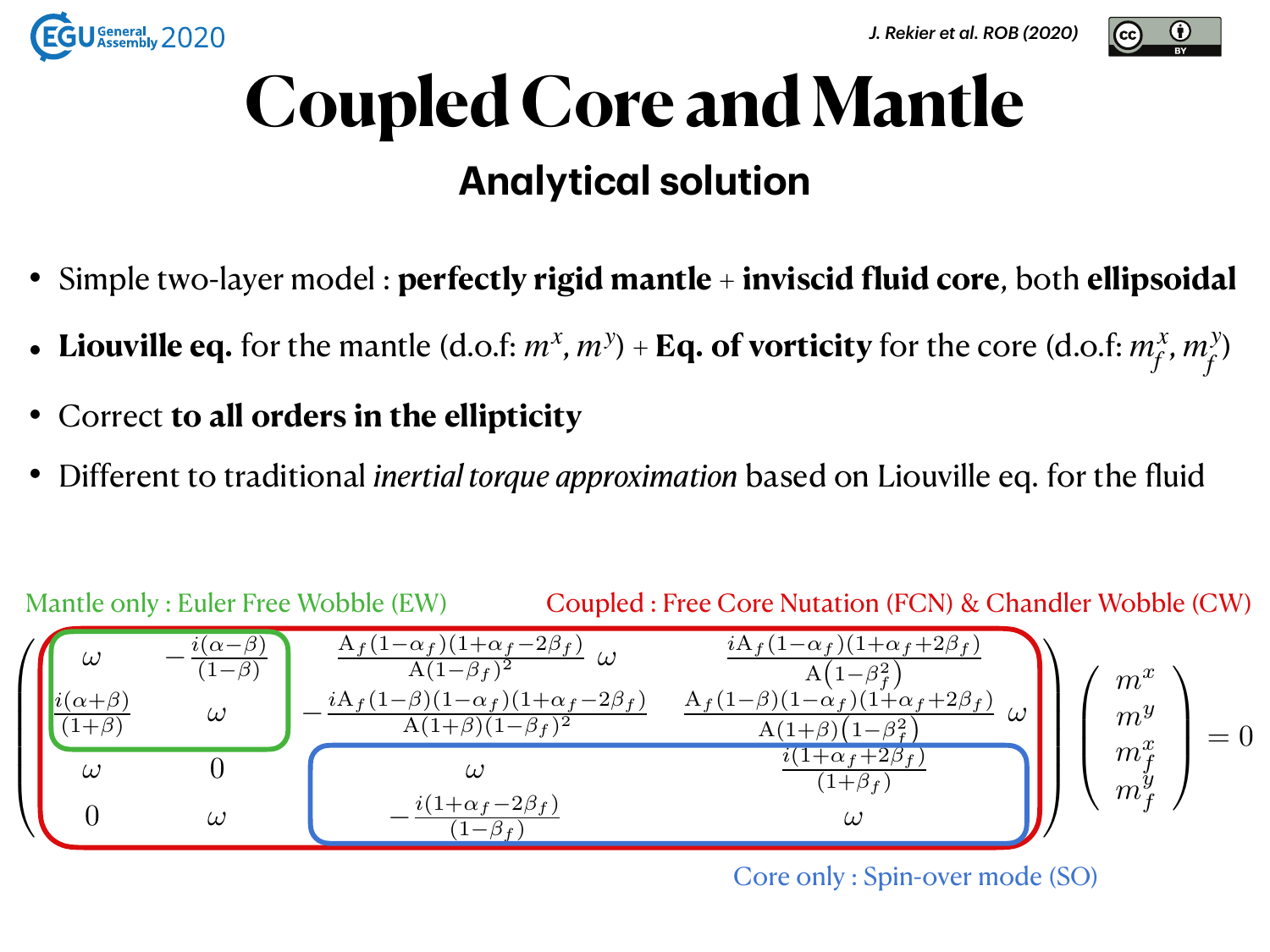



#### **Numerical solution**

- Direct resolution to **Poincaré eq.** (fluid) coupled to **Liouville eq.** (mantle)
- Spheroidal core with **arbitrary ellipticity**
- Frequency of SO subtracted from the plot for readability



The frequencies of the inertial modes of the freely rotating planet (red dots) **are the same** as those of a steadily rotating planet (blue circles) **except for the Spin-over/FCN**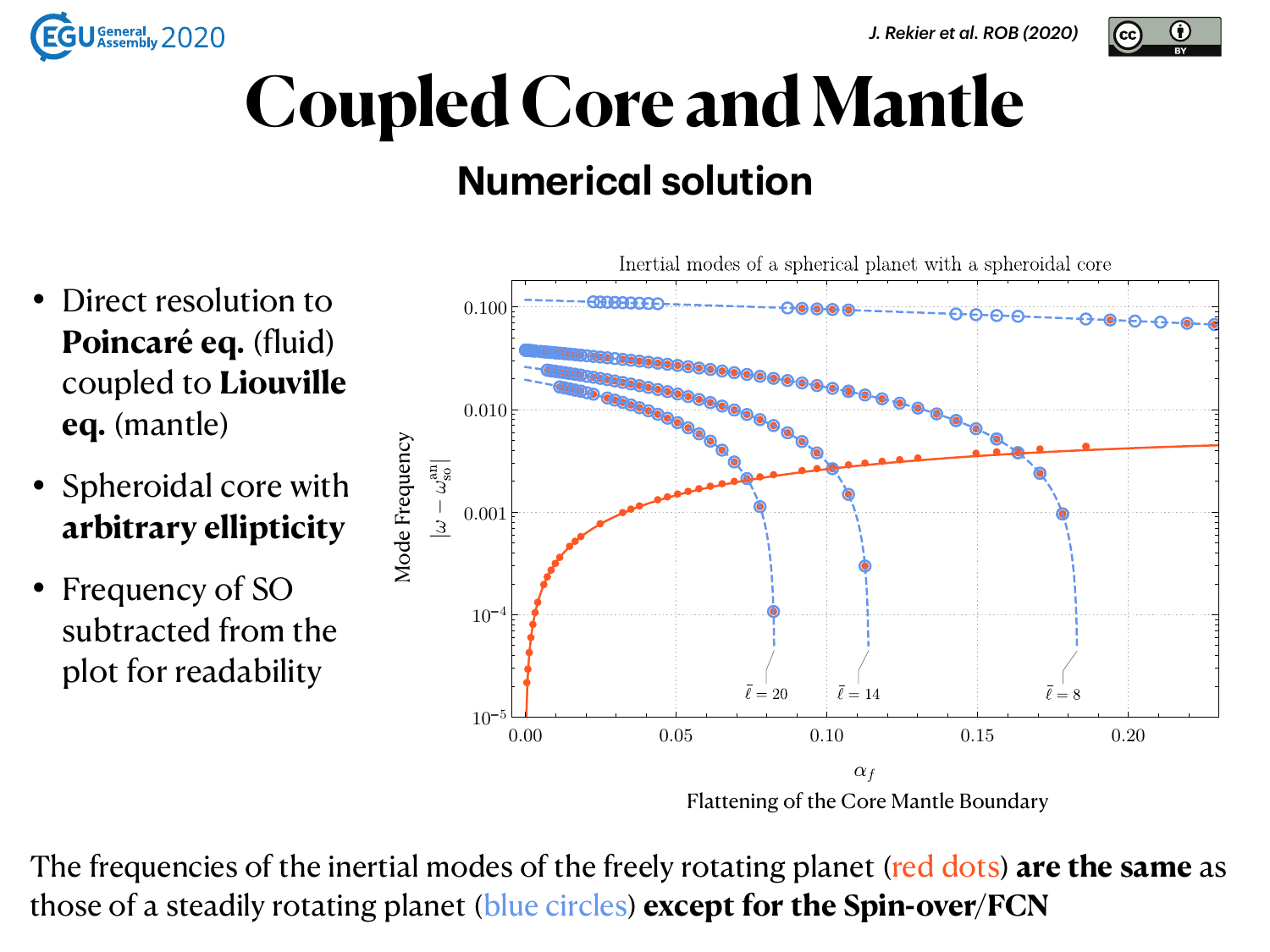

## **Conclusion**

**& Future work**

- Inertial modes of a freely rotating two-layer planet are **the same** as for the steadily rotating planet **except for the SO which gives rise to the FCN**
- *• Free Core Nutation is to the Spin-Over what the Chandler Wobble is to the Eulerian Free Wobble*
- Viscosity and density stratification are expected to induce **further couplings between rotational modes and inertial modes** other than SO (see Triana et al. 2019)

Preprint available from:<https://arxiv.org/abs/2004.08218>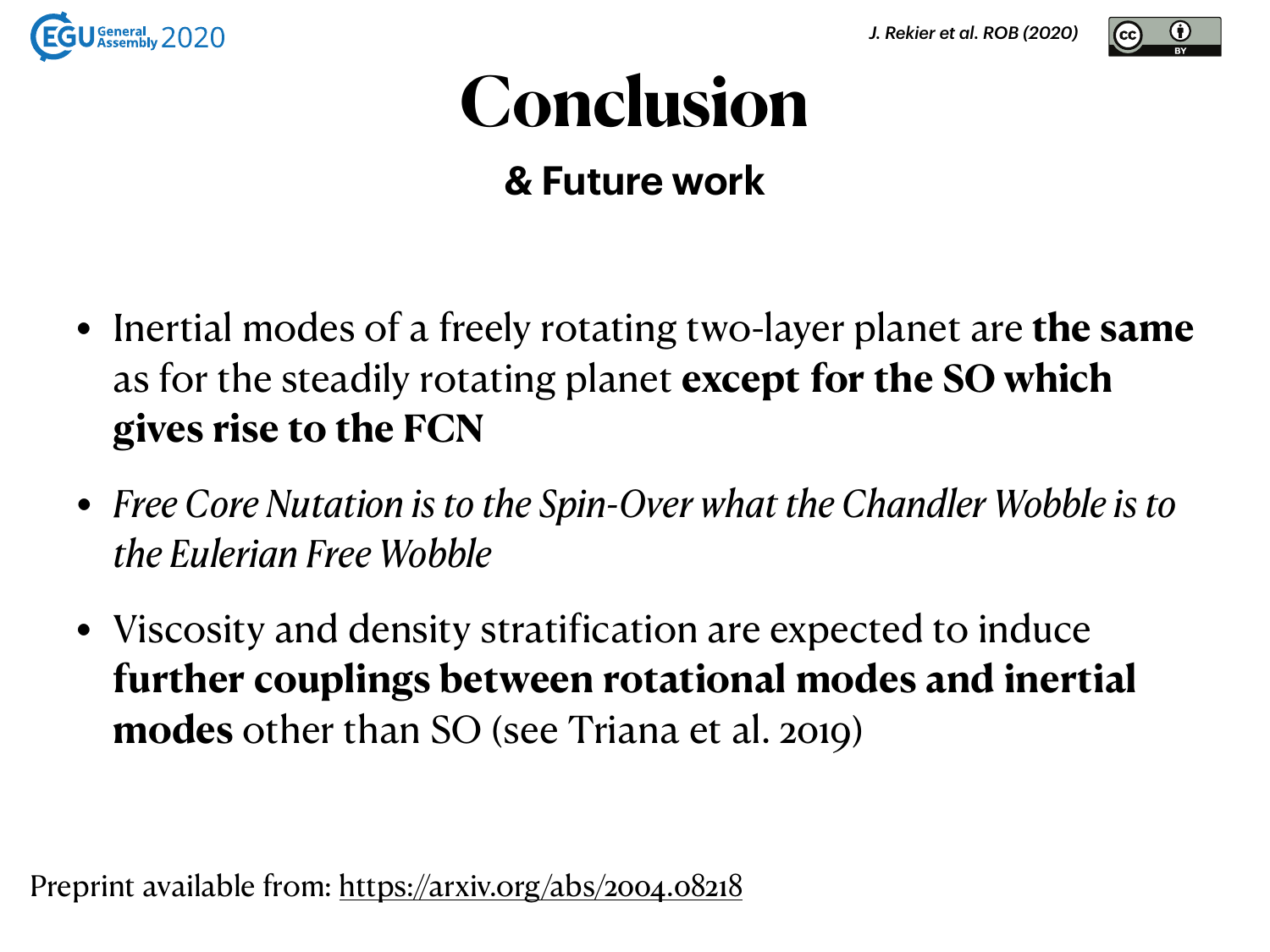

*J. Rekier et al. ROB (2020)*



# **Supplementary material**